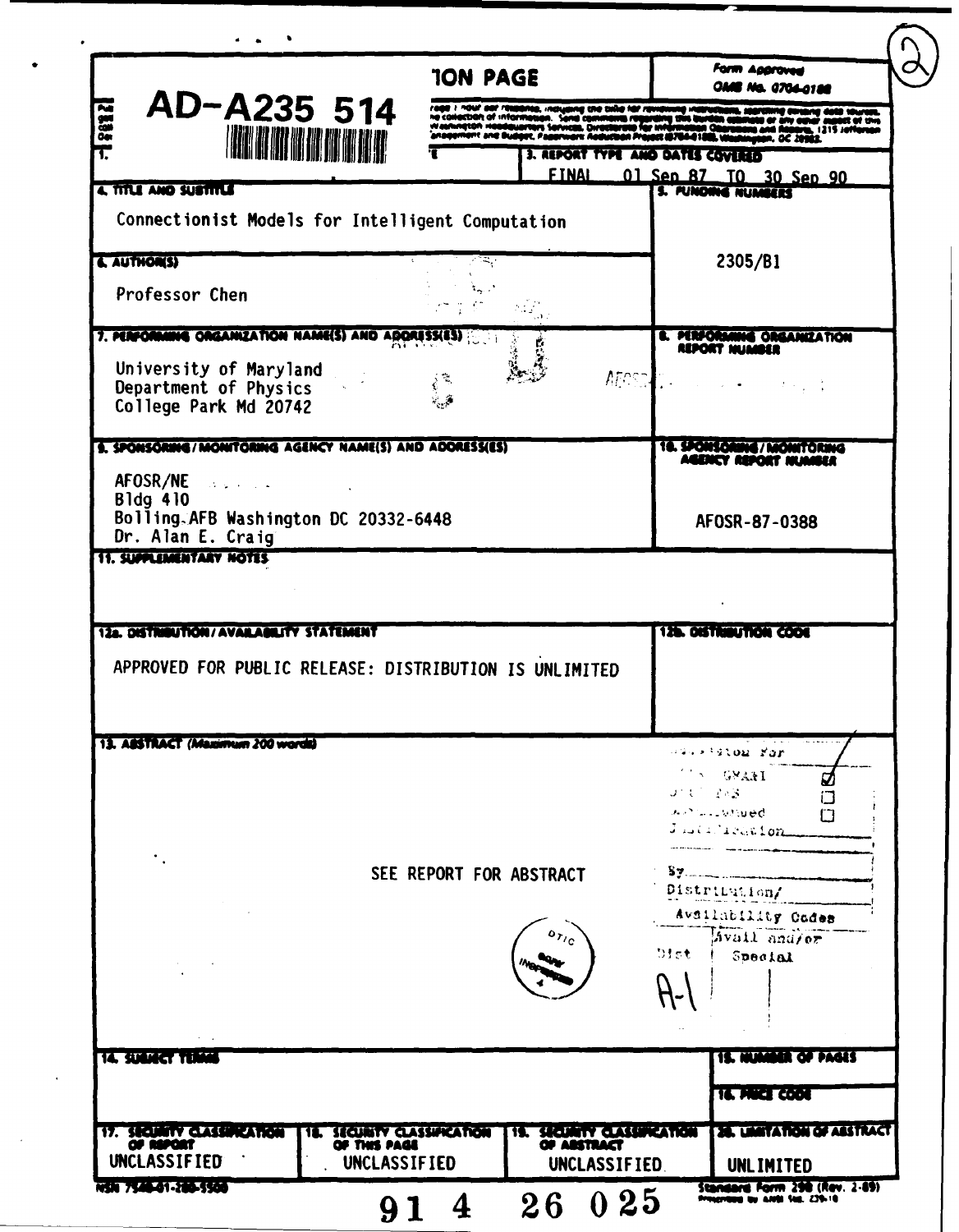**CONNECTIONIST MODELS** FOR **INTELLIGENT COMPUTATION, AFOSR-87-0388**

Dr. H.H. Chen, Principal Investigator Dr. Y.C. Lee, Co-Principal Investigator

# **El. REPORT OF PROGRESS**

In the past few years, we have worked on various problems concerning neural networks. We list them below with brief descriptions of their significance.

### a. Neural Networks With **High** Order Connections

A neural network derive its power of memory and learning from its connections. Perception is the simplest neural network that has a single layer of binary weights that connect each input neuron to an output **neuron.** *The* processing power of a perceptron is limited primary because of the binary nature of its connections. The spatial correlations of the input **patterns** are not utilized for the task that the perceptron is asked to do. **There** are several ways to add the spatial correlations into a network. One popular approach is to use hidden units in a multilayered **net.** The use of backpropagation algorithm to train such feed-forward networks has become wide spread. One of the disadvantage of this approach is the excruciatingly slow learning that the backprop incurs. **This** situation can be improved dramatically in many cases that the involved nonlinearity can be sort **of** inferred from the analysis of the problem. We could **then** use the single layer topology with higher order connections. **A** re-evaluation of the higher order network carried out **by** our group suggests many powerful techniques to reduce the number of spurious connections,which was the main **ob**stacle to wide application of higher order networks. Prior-knowledge of the problem and the symmetry invariances etc. can be utilized efficiently to simplify the architecture complexity, to increase significantly the capacity of the associate memory, to reduce significantly the training time required to **carry** out the specific task in mind.

Many such examples had been studied. One is a landmark learning problem that has been studied **by** Barto, Anderson and Sutton. **A** bug is trained to direct its movement toward a tree aided stacle to wide application of higher order networks. Prior-knowledge of the problem and the symmetry invariances etc. can be utilized efficiently to simplify the architecture complexity, to time required to carry out the s binary network **by** two orders of magnitude. Another problem deals with the storage capacity of higher order Hopfield net. We established that the higher order net could store orders of magnitude higher numbers of patterns in networks with, say, second order connections than that with first order connection. Other examples include the stereopsis network that necessarily require higher order connections to correlate the images that the left and the right eyes see, and the grammatical inference problems that involve a neural network finite state controller that is most naturally represented **by** a higher order recurrent net.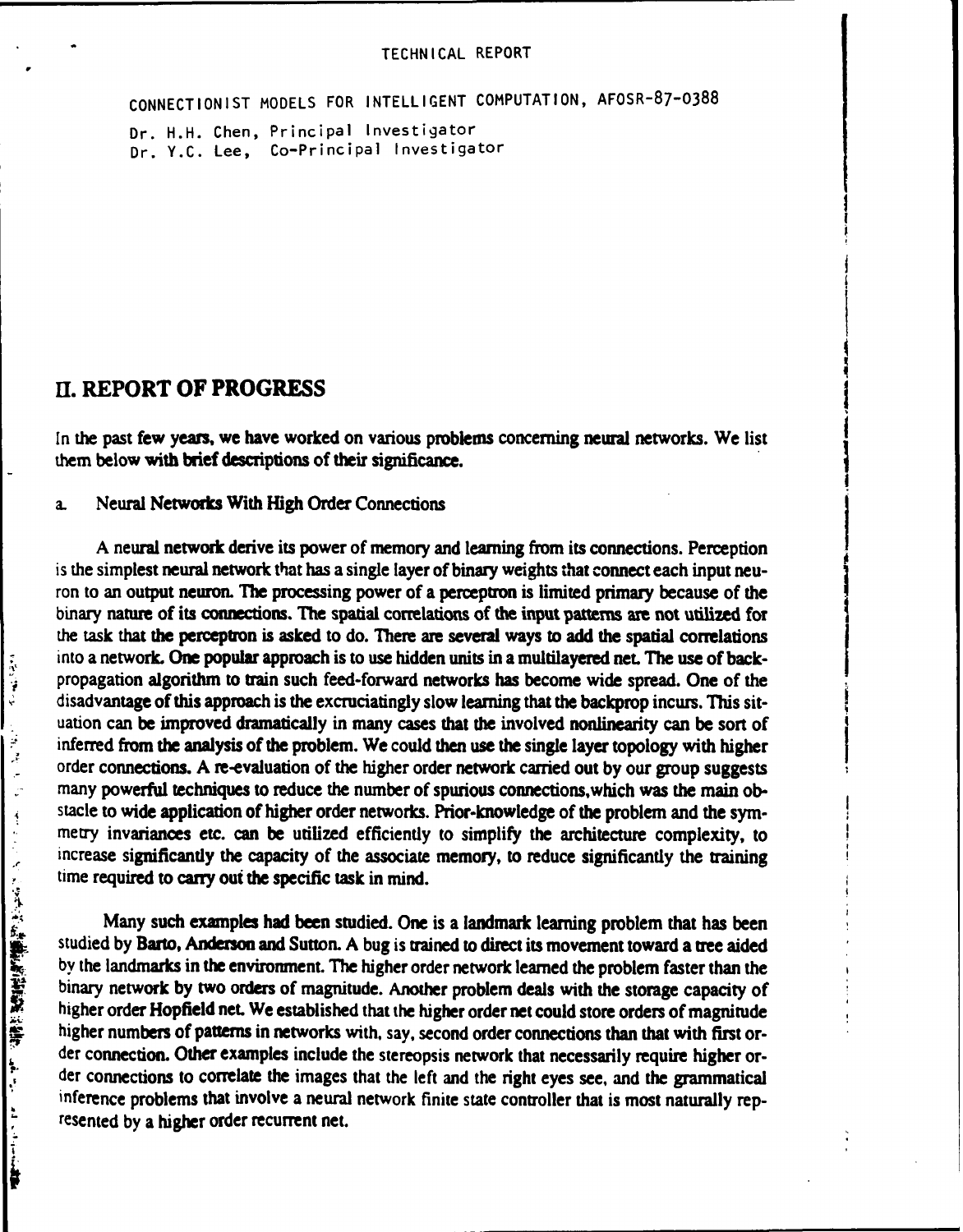#### **b.** Learning Stereopsis with Neural Networks

Neural network models **are** very effective in dealing with perceptive problems such as vision, speech and motor control. One of the most prominent advantage of the neural network approach is the ability for it to automatically acquire the program from learning. On the other hand, since the learning **process** is usually very tedious and numerically intensive, it is usually difficult to make sense out of the acquired weights and make theoretical analysis about them. In this work, we have succeeded in training a higher order network analytically to perform stereopsis on random dot stereogram. The analytically calculated weights, obtained through the Hebbian learning rule, rediscovered the uniqueness and the continuity constraint proposed **by Marr** and Poggio.

#### **c. Ement** Learning Algorithm for Neural Networks.

Most neural networks possess a huge number of parameters to be adjusted while they are also being presented with an inordinate amount of patterns during training. These characteristics pose serious problems for the conventional optimization algorithm. **Highly** optimized conventional scheme such as the Newton's method requires too much storage and computations for problems having more than **100** adjustable parameters. On the other hand, the memory efficient conjugate gradient scheme has difficulty to handle a continuous stream of input data. The recursive least mean square method is on-line and provides quadratic convergence requires however **N2** operations and is applicable only to 'linear' parameters. The stochastic gradient descent seems to be the natural choice to deal with these problems but is very slow and *is* hampered **by** the 'ravine' prob**lem.** the ability for its outselves and summing the method. Since the method is the same in the method. The sequented in terms of the scentists are summed to the sequented in terms in the summer of the sequented in the sequented

To attack these problems, we have studied the high order stochastic gradient descent algo- nthm. **The** Hinton's empirical 'momentum' term is an example of the second order stochastic **gra** of speed and convergence. Our work indicates that the average convergence rate for an n-th order stochastic gradient descent method is proportional to  $(\lambda_1/\lambda_N)^{1/n}$ , where  $\lambda_1$  and  $\lambda_N$  are the smallest and the largest eigenvalue of the average Hessian matrix, respectively. Since the condition number  $\lambda_1$  /  $\lambda_N$  is typically a very small number ( the ravine phenomena ), the higher order scheme clearly represents a drastic improvement in the speed of convergence.

## **d.** Parallel Sequential Induction Network

Most of the neural network research paid attention to improve the efficiency of learning al**gorithms** with a fixed topology. In contrast, little progress has been made toward uncovering the designing principles for an optimal network topology. One plausible solution for the above problem was called a 'Parallel Sequential Induction Network'. As the name suggests, it combined the best of both the parallel and the sequential strategies to optimize the performance of a neural network classifier.The network first take the parallel approach **by** assigning an output decision neuron to each local decision region **in** the pattern space. Instead of letting a single decision neuron to **carry** the full burden of figuring out the full complex decision all **by** itself, the many decision neurons would share that responsibility and the individual task (part of the complex decision boundary) would be much simpler. **The** role of these local decision neurons **are** in a sense very similar to that